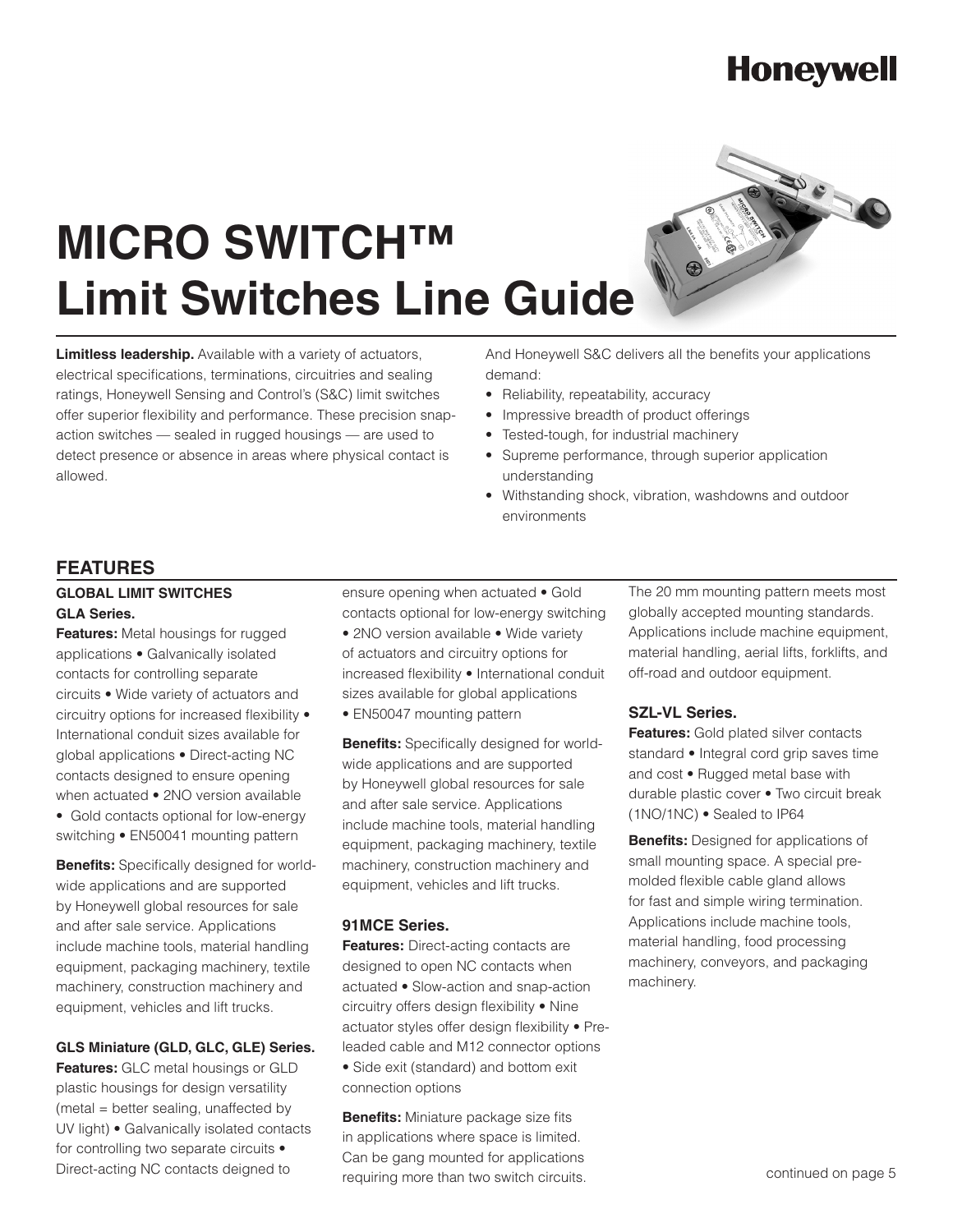# **MICRO SWITCH™ Limit Switches Line Guide**





#### **MICRO SWITCH™ Limit Switches.**

Honeywell S&C: Applicationproven limit switches for any need:

**Global switches** meet IEC standards for worldwide acceptance — for injection molding, PLC interface, machine tooling, elevators and escalators, gaming, packaging and textile, food and beverage, industrial doors, scissor and platform lifts and electronic assembly.

**Heavy-duty switches** offer a rugged, die-cast body epoxy-coated — with multiple mounting and actuator options. Low- and high-temp construction and factorysealed, pre-wired versions are also available. Applications include food and beverage machinery, shipboard and dockside, caustic waste handling, power generating plants, pulp and paper, welding, automotive machine tools and conveyors.

#### **Medium-duty switches**

feature a small metal or plastic package size. Applications include material handling, printing machinery, machine tools, agricultural equipment, overhead cranes and hoists, packaging and earthmoving, stamping, conveyors, surface transportation and textile, and printing machinery.

#### **Global Limit Switches**

**Global** 

**Limit Switches**

#### **GLA Series GLS Miniature Series (GLD, GLC, GLE) Housing type** EN 50041 EN 50041 **Sealing** IP67; NEMA 1, 3, 4, 12, 13<br> **Sealing** IP67; NEMA 1, 3, 4, 12, 13 plastic: NEMA 1, 4X, 12, 13 (Indoor use only) **Housing material zinc die-cast plastic, zinc die-cast plastic**, zinc die-cast **Actuators/levers** side rotary, top plunger, top roller, wobble side rotary, top plunger, top roller, wobble **Termination** 0.5 in 14NPT conduit,<br>20 mm, PG13.5 20 mm, PG13.5 0.5 in - 14NPT conduit, 20 mm, PG13.5 **Approvals** UL, CSA, CE, CCC UL, CSA, CE, CCC **Circuitry** SPDT snap action DB, SPDT slow action BBM/MBB, DPDT snap action DB, 2NO and 2NC GLC/GLD: SPDT snap action DB; SPDT slow action BBM/MBB; 2NO; 2NO GLE: SPDT snap action DB, SPDT slow action BBM/MBB, DPDT snap action DB, 2NO/2NC **Contacts** silver, gold silver, gold silver, gold silver, gold **Amp rating** 10 A (thermal) 10 A (thermal) 10 A (thermal)





| <b>Housing type</b>     |                                                            |                                                         |
|-------------------------|------------------------------------------------------------|---------------------------------------------------------|
| <b>Sealing</b>          | IP67, NEMA 1, 4, 12, 13                                    | <b>IP64</b>                                             |
| <b>Housing material</b> | zinc die-cast                                              | zinc die-cast/plastic                                   |
| <b>Actuators/levers</b> | side rotary, top/roller plunger, panel mount<br>actuators  | side rotary, top plunger, wobble,<br>wobble cat whisker |
| <b>Termination</b>      | 4-pin M12 connector, side exit cable,<br>bottom exit cable | cable gland                                             |
| <b>Approvals</b>        | cULus, CE, CCC                                             | UL, cUL, CE                                             |
| <b>Circuitry</b>        | 1NO 1NC DO snap action,<br>1NC 1NO slow action: BBM        | 1NC 1NO SPDT: double break                              |
| <b>Contacts</b>         | silver                                                     | gold-plated silver                                      |
| Amp rating              | 10 A (thermal)                                             | 5.0A                                                    |

**91MCE Series SZL-VL Series**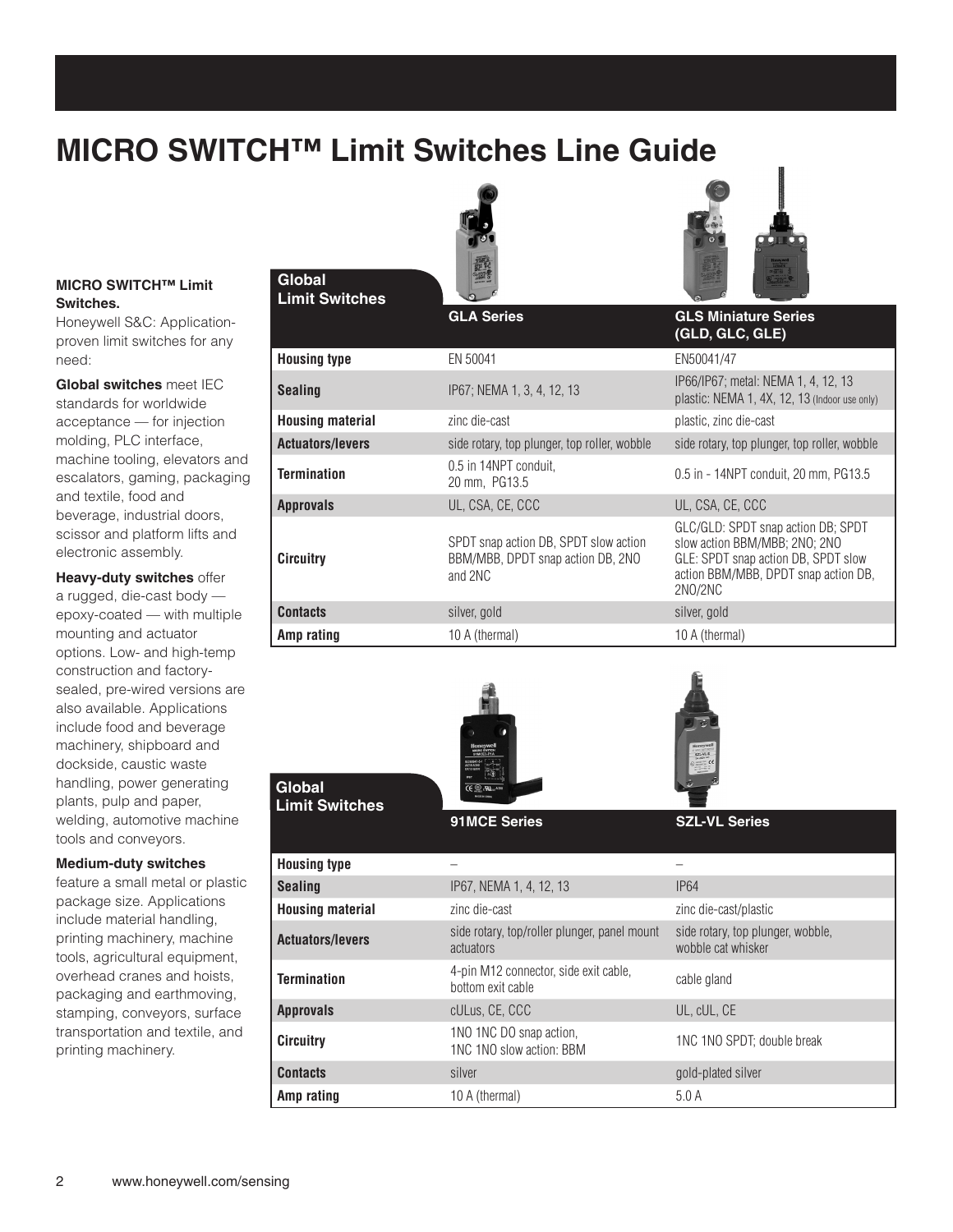# **Honeywell**







#### **Heavy-Duty Limit Switches**

**Medium-Duty**

|                         | <b>HDLS Standard Series</b>                                                                              | <b>HDLS Stainless Steel Series</b>                                                                       | <b>HDLS Fully Potted Series</b>                                                        |
|-------------------------|----------------------------------------------------------------------------------------------------------|----------------------------------------------------------------------------------------------------------|----------------------------------------------------------------------------------------|
| <b>Housing type</b>     | HDLS plug-in                                                                                             | stainless steel non plug-in                                                                              | HDLS non plug-in                                                                       |
| <b>Sealing</b>          | NEMA 1, 3, 4, 4X, 6, 6P, 12, 13                                                                          | NEMA 1, 3, 3R, 4, 4X, 6, 6P, 12, 13                                                                      | NEMA 1, 3, 4, 6, 6P, 12, 13                                                            |
| <b>Housing material</b> | zinc die-cast                                                                                            | stainless steel                                                                                          | zinc die-cast                                                                          |
| <b>Actuators/levers</b> | top plunger, top roller, top rotary, side<br>rotary, side plunger, side rotary, wobble                   | top plunger, top roller, top rotary, side<br>rotary, side plunger, side rotary, wobble                   | top plunger, top roller, top rotary, side<br>rotary, side plunger, side rotary, wobble |
| <b>Termination</b>      | 0.5 in/0.75 in - 14NPT conduit; 20 mm<br>conduit; PG13,5; 12 ft cable; 4, 5, and<br>9-pin mini-connector | 0.5 in/0.75 in - 14NPT conduit; 20 mm<br>conduit: PG13.5: 12 ft cable: 4, 5, and<br>9-pin mini-connector | cable (various lengths); 4-pin, 5-pin,<br>9-pin, 20-pin mini-connector                 |
| <b>Approvals</b>        | UL, CSA, CE, CCC                                                                                         | UL, CSA, CE, CCC                                                                                         | UL, CSA, CE, CCC                                                                       |
| <b>Circuitry</b>        | 1NC 1NO SPDT, 1NC direct acting,<br>2NC 2NO DPDT, 2NC 2NO DPDT sequen.                                   | 1NC 1NO SPDT, 1NC direct acting,<br>2NC 2NO DPDT                                                         | 1NC 1NO SPDT, 2NC 2NO DPDT                                                             |
| <b>Contacts</b>         | silver, gold                                                                                             | silver, gold                                                                                             | silver, gold                                                                           |
| Amp rating              | 10 A (thermal)                                                                                           | 10 A (thermal)                                                                                           | 10 A (thermal)                                                                         |









| <b>Limit Switches</b>   |                                                         |                                           |                                                                   |                         |
|-------------------------|---------------------------------------------------------|-------------------------------------------|-------------------------------------------------------------------|-------------------------|
|                         | 14CE/914CE Series                                       | <b>LS Series</b>                          | <b>BZE6/V6 Series</b>                                             | <b>SL1 Series</b>       |
| <b>Housing type</b>     |                                                         | compact/non-plug in; plug in              | split housing, side mount<br>split housing, flange mount          |                         |
| <b>Sealing</b>          | IP65, IP66; NEMA 1, 3, 4, 6,<br>6P, 12, 13              | NEMA 1, 3, 4, 6, 13                       | NEMA 1, 3, 4, 12                                                  | IP67; NEMA 3, 4, 13     |
| <b>Housing material</b> | zinc die-cast                                           | zinc die-cast                             | zinc die-cast                                                     | zinc die-cast           |
| <b>Actuators/levers</b> | side rotary, top plunger, roller,<br>pushbutton, wobble | side rotary, roller arm                   | top plunger, maint. with reset<br>plunger, lever actuated, wobble | top plunger, roller arm |
| <b>Termination</b>      | cable, micro-connector                                  | 0.5 in - 14NPT conduit;<br>mini-connector | $0.5$ in - 14NPT (or NPSM)<br>conduit; mini-connector, cable      | cable gland             |
| <b>Approvals</b>        | 14CE: ENEC; 914CE: UL, CSA                              | UL, CSA                                   | UL, CSA, CE                                                       | UL, CSA                 |
| <b>Circuitry</b>        | SPDT, SPSTNC, SPDTMBB,<br><b>SPDTBBM</b>                | SPDT double break,<br>DPDT double break   | SPDT. DPDT                                                        | <b>SPDT</b>             |
| <b>Contacts</b>         | silver, gold                                            | silver, gold                              | silver                                                            | silver, gold            |
| Amp rating              | 5 A (thermal)                                           | 10A                                       | 10 A or 15 A                                                      | 5 A                     |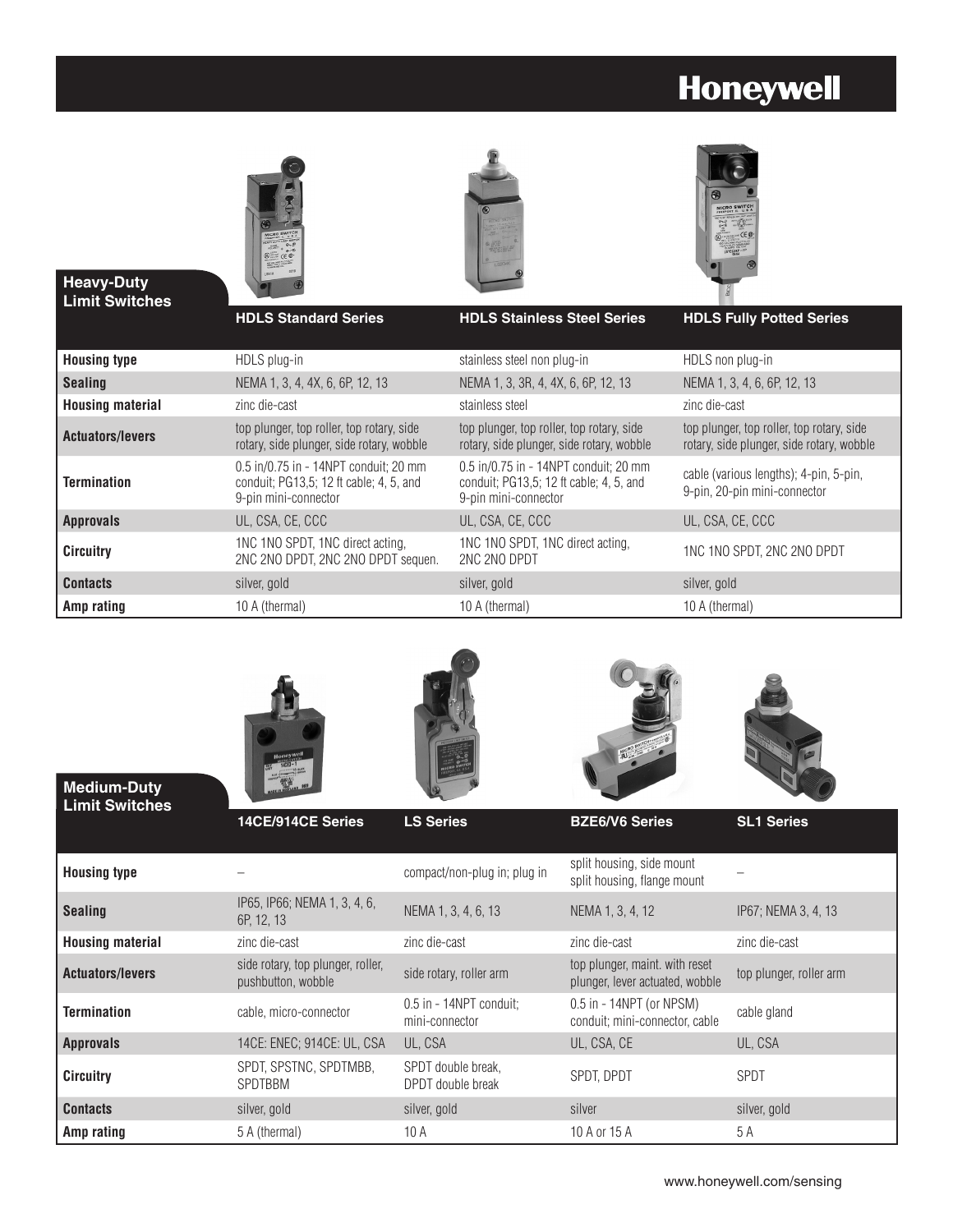# **MICRO SWITCH™ Limit Switches Line Guide**

#### **MICRO SWITCH™ Specialty Limit Switches.**

Application-proven specialty limit switches for swing-door applications:

#### **Relialign™ Series Residential Door Interlocks**

are designed specifically for swing door applications that include residential elevators, dumbwaiters, and platform lifts. The door interlock holds the door in place and prevents it from being opened when not desired (e.g. the elevator/lift car is not present at the door). A number of design features contribute to its enhanced safety, reduction of nuisance stoppages and call-backs, as well as simplified wiring and installation. Featuring a custom internal solenoid control, Relialign™ interlock can reduce complexity of the host controller, trim down power consumption for a "greener" product, extend solenoid life and reduce solenoid "time outs," lessening customer aggravation.

| Relialign™<br><b>Specialty</b>                 |                                                                                                                                                      |                                                                    |  |
|------------------------------------------------|------------------------------------------------------------------------------------------------------------------------------------------------------|--------------------------------------------------------------------|--|
| <b>Limit Switches</b>                          | <b>Relialign™ RDI Series</b><br><b>Residential Door Interlock</b>                                                                                    | <b>Relialign™ RDI2 Series</b><br><b>Residential Door Interlock</b> |  |
| <b>Description</b>                             | door interlock for swing-style doors, elevators, and vertical lifts, available with metal (bronze or<br>white color) or plastic (white only) housing |                                                                    |  |
| <b>Housing</b>                                 | metal                                                                                                                                                | thermoplastic                                                      |  |
| <b>Approvals</b>                               | compliant to ASME A17.1 and UL 104                                                                                                                   | compliant to ASME A17.1 and UL 104                                 |  |
| <b>Voltage</b>                                 | 24 Vdc: 24 Vac                                                                                                                                       | 24 Vdc: 24 Vac                                                     |  |
| <b>Connection</b>                              | terminal strip or cat 5 available                                                                                                                    | terminal strip or cat 5 available                                  |  |
| <b>Measurements</b><br>$(H \times W \times D)$ | 247,65 mm x 51,44 mm x 49,23 mm<br>[9.75 in x 2.025 in x 1.938 in]                                                                                   | 247,65 mm x 51,44 mm x 49,23 mm<br>[9.75 in x 2.025 in x 1.938 in] |  |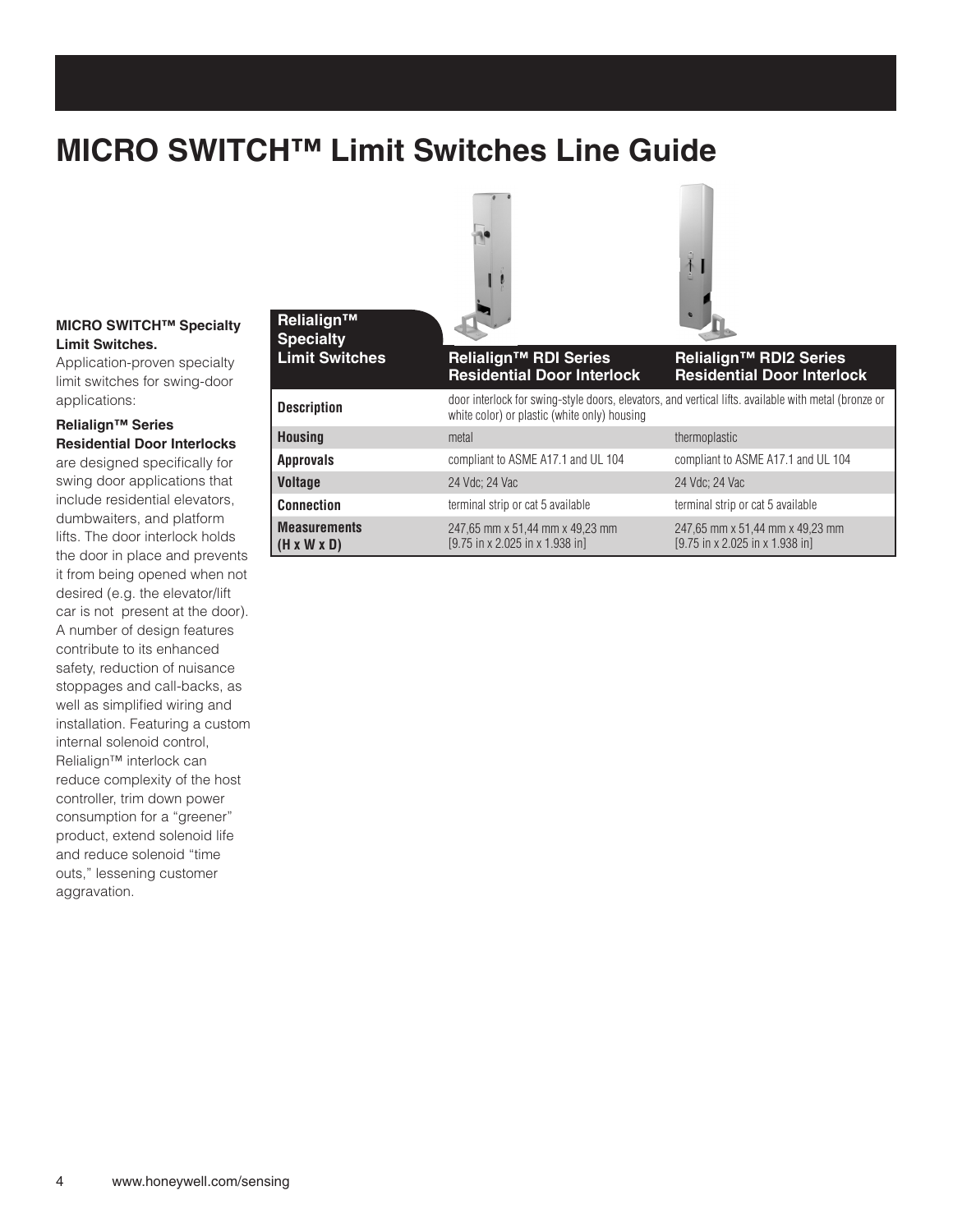# **HEAVY-DUTY LIMIT SWITCHES HDLS Series (Standard, Stainless Steel, and Fully Potted).**

**Features:** Rugged housing with electrostatic epoxy finish • Sealed to NEMA 1, 3, 4, 4X, 6, 6P, 12, 13; IP65/66/67 • Fully potted versions exceed NEMA 6P washdown • Side rotary styles may be field modified for CW and/or CCW operation • Operating heads can be rotating 90° • Factory sealed pre-wired or factory-installed connectors available • Corrosion resistant stainless steel housing available • Low temperature sealing available • High temperature, chemical resistant fluorocarbon seals available

**Benefits:** Includes boss-and-socket head design for secure head-to-body retention, unique all-metal drive train for consistent operating characteristics even at high temperature, and self-lifting pressure plate terminals save wiring time. Type 316 case stainless steel body is designed to minimize crevices where food particles could become trapped. Fully potted version provides an extra degree of protection in harsh environments by sealing the cavity with epoxy. Applications include machine tools, material handling, packaging, presses, shipboards/ dockside, power generating plants, food and beverage machinery, conveying equipment, and more.

## **MEDIUM-DUTY LIMIT SWITCHES 14CE/914CE Series.**

**Features:** Rugged housing for harsh environments • Miniature size for smaller applications • Available with direct-acting contacts • Pre-leaded or various quickconnect terminations for design flexibility • Wide variety of actuator styles including seal-booted versions

**Benefits:** 14CE and 914CE Series switches incorporate fluorocarbon diaphragm sealing to provide reliable protection. Versions with boot seal also meet NEMA 12 requirements. For low temperature applications (down to -40 °C, [-40 °F]), CE switches can be supplied with low temperature seals and lubricant.14 CE versions are designed for European applications and meet the requirements of the low voltage directive. 914CE products meet UL and

CSA standards, as well as European CE requirements. Applications include processing equiment, textile machinery, machine tools, robotics, and more.

### **LS Series.**

**Features:** Mode of operation is field adjustable • NEMA 1, 3, 4, 6, and 13

- Wide choice of heads and actuators
- Variety of operating characteristics Captive screws • UL and CSA approved parts available

**Benefits:** LS fits in many places too small for any other fully adjustable limit switch. 200LS switches are the original plug-in concept for reducing downtime by making changeover simple and fast. Applications include machine tools, conveyors, material handing, and lift trucks.

## **BZE6/V6 Series.**

**Features:** Rugged electrostatic epoxy-coated metal housing • Precise mechanism offers increased repeatability • Booted versions sealed to NEMA 1, 3, 4 and IP66 • Unsealed actuators sealed to NEMA 1and IP40 • Side or flange mount • Low temperature options available • Gold contacts available • Removable terminal enclosure for easy of wiring

**Benefits:** Offered with or without actuator seal boots. Both have a combination insulator/seal cemented inside the bottom enclosure. Lead washers are used to seal the mounting holes on side mount switches. All side mount switches are installed with #6 screws, except the BZE6- 2RN7 (#8 screws). Removal of the bottom enclosure exposes the terminals for easy wiring. Applications include packaging equipment, textile machinery, construction equipment, printing machinery, and more.

#### **SL1 Series.**

**Features:** Ideal source of replacement parts for imported machine tools • NEMA 3, 4, 13 and IEC IP67 sealing • Smaller size saves space • Rugged zinc die-cast housing • Snap-in terminal enclosures makes mounting and wiring easy • Temperature ranges: standard and low

**Benefits:** Sealed, sensitive, and have a long life. Compact size makes them suitable for the total miniaturization of machinery or equipment. Applications include robotics, auto factory floor, and electronic assembly equipment.

### **SPECIALTY LIMIT SWITCHES Relialign™ Series (RDI and RDI2 Residential Door Interlocks).**

**Features:** Compliant to ASME A17.1, UL standard 104, and CSA-B44.1 • Manual override for easy actuation without user hazard •Two separate mechanical actions to indicate door closure • Rugged housing (RDI: metal; RDI2: thermoplastic) • Metal housing available in white and bronze color • Metal key • Internal solenoid control • No open or exposed contacts • Key engagement minimizes nuisance stoppage • Door closure retention cam to hold door with minimal key-to-interlock play • Series or parallel wiring option for the door closed and door locked switches • 6-pin terminal strip or Cat 5 connection options • Configurable product platform • Universal voltage for ac and dc applications

**Benefits:** Meets required safety codes. Reduced potential for call-backs with reliable performance and multiple design features to minimize nuisance stoppage of applications. Simplified wiring and installation. Reduced OEM design and manufacturing costs. Applications include residential elevators, residential dumbwaiters, and platform/vertical lifts

.